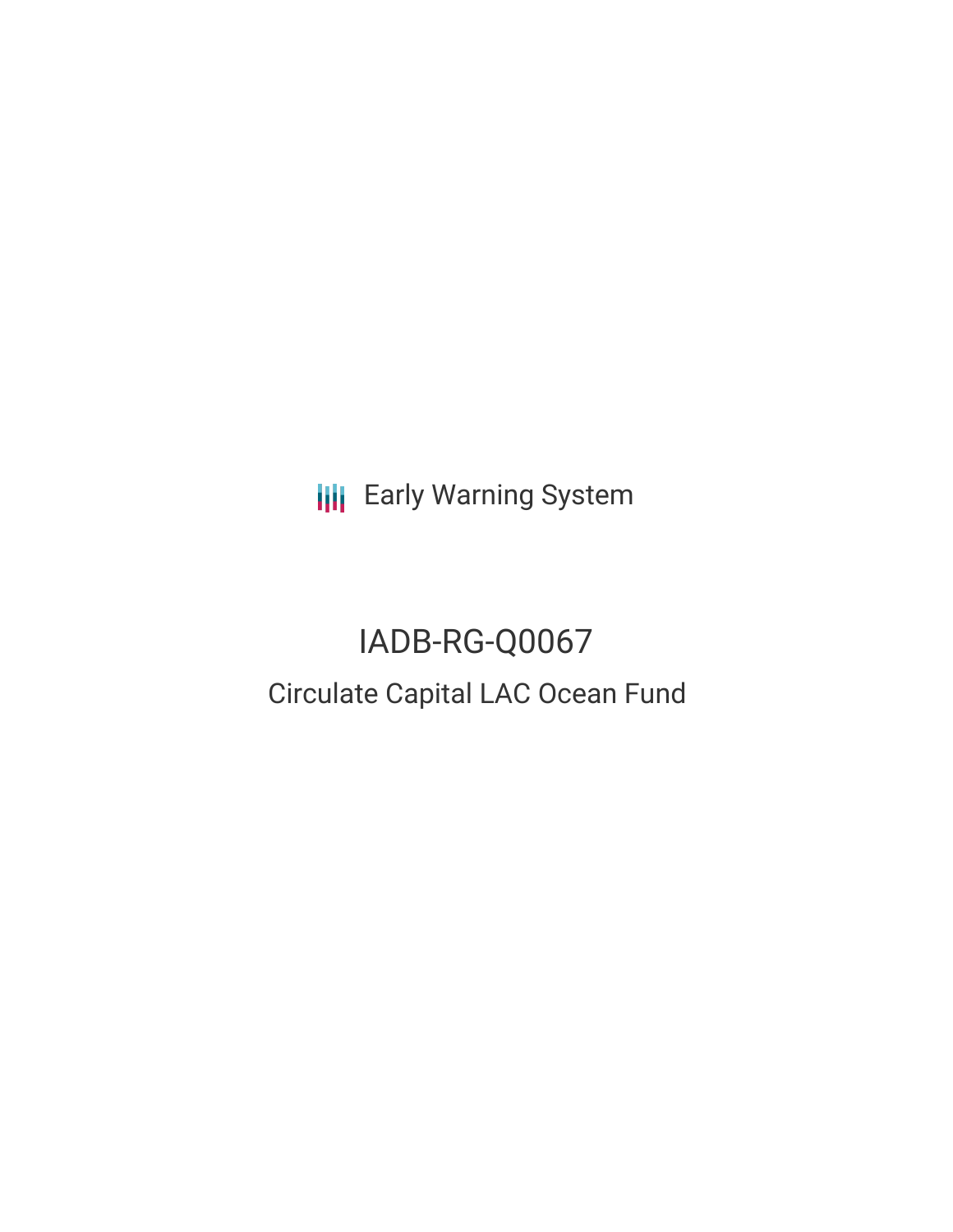### **Quick Facts**

| <b>Financial Institutions</b>  | Inter-American Development Bank (IADB)                 |
|--------------------------------|--------------------------------------------------------|
| <b>Status</b>                  | Active                                                 |
| <b>Bank Risk Rating</b>        | U                                                      |
| <b>Voting Date</b>             | 2021-06-24                                             |
| <b>Borrower</b>                | Regional                                               |
| <b>Sectors</b>                 | Climate and Environment, Finance, Water and Sanitation |
| <b>Investment Type(s)</b>      | Equity                                                 |
| <b>Investment Amount (USD)</b> | \$4.00 million                                         |
| <b>Project Cost (USD)</b>      | \$80.00 million                                        |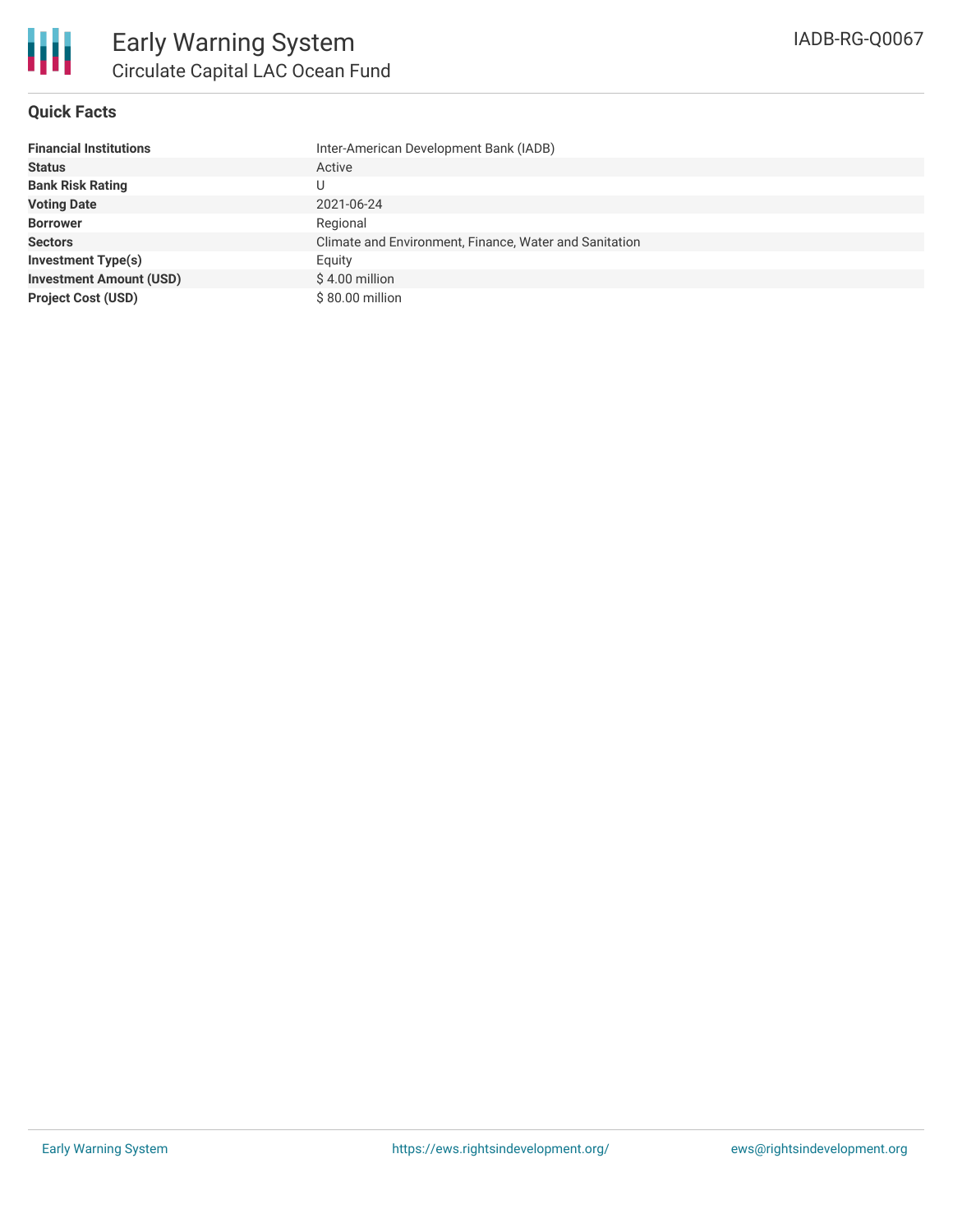

## **Project Description**

Launch the first fund in LAC dedicated to fighting plastic pollution and advancing the circular economy. The fund will invest in companies promoting a plastic circular economy and catalyze investment from institutional investors at scale.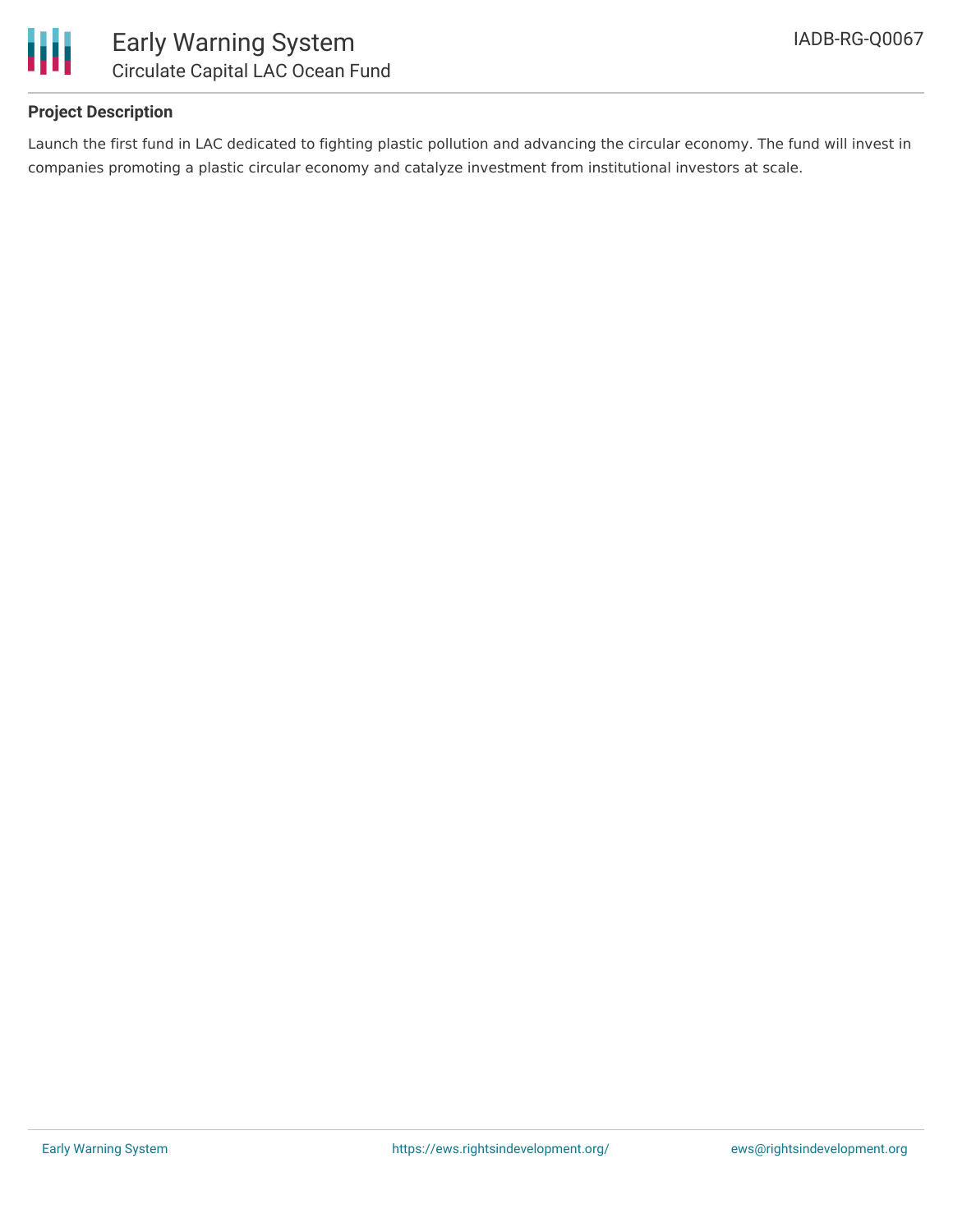

### **Investment Description**

• Inter-American Development Bank (IADB)

The countries' counterpart amount to USD 76,000,000.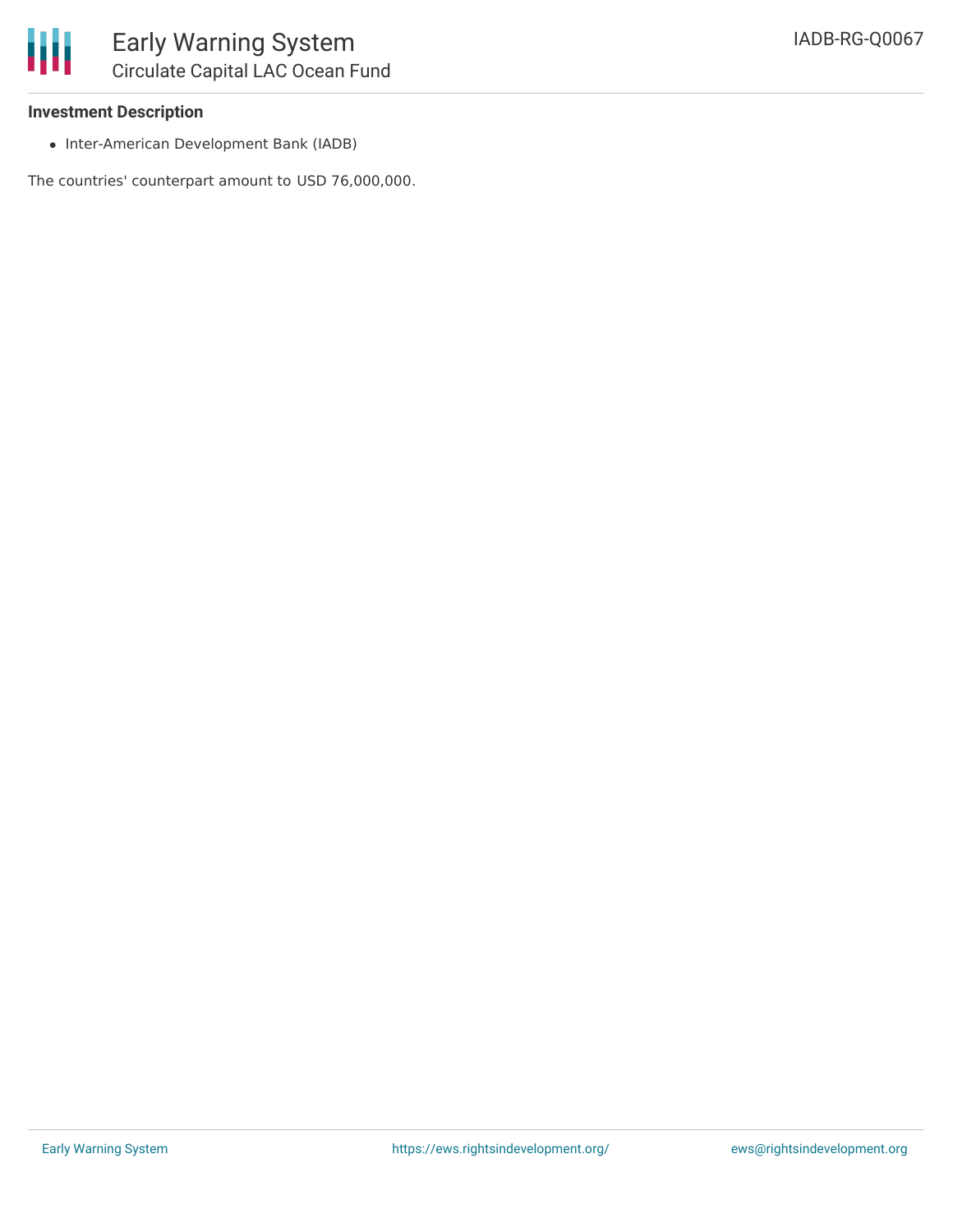

## **Contact Information**

#### ACCOUNTABILITY MECHANISM OF IADB

The Independent Consultation and Investigation Mechanism (MICI) is the independent complaint mechanism and fact-finding body for people who have been or are likely to be adversely affected by an Inter-American Development Bank (IDB) or Inter-American Investment Corporation (IIC)-funded project. If you submit a complaint to MICI, they may assist you in addressing the problems you raised through a dispute-resolution process with those implementing the project and/or through an investigation to assess whether the IDB or IIC is following its own policies for preventing or mitigating harm to people or the environment. You can submit a complaint by sending an email to MICI@iadb.org. You can learn more about the MICI and how to file a complaint at http://www.iadb.org/en/mici/mici,1752.html (in English) or http://www.iadb.org/es/mici/mici,1752.html (Spanish).